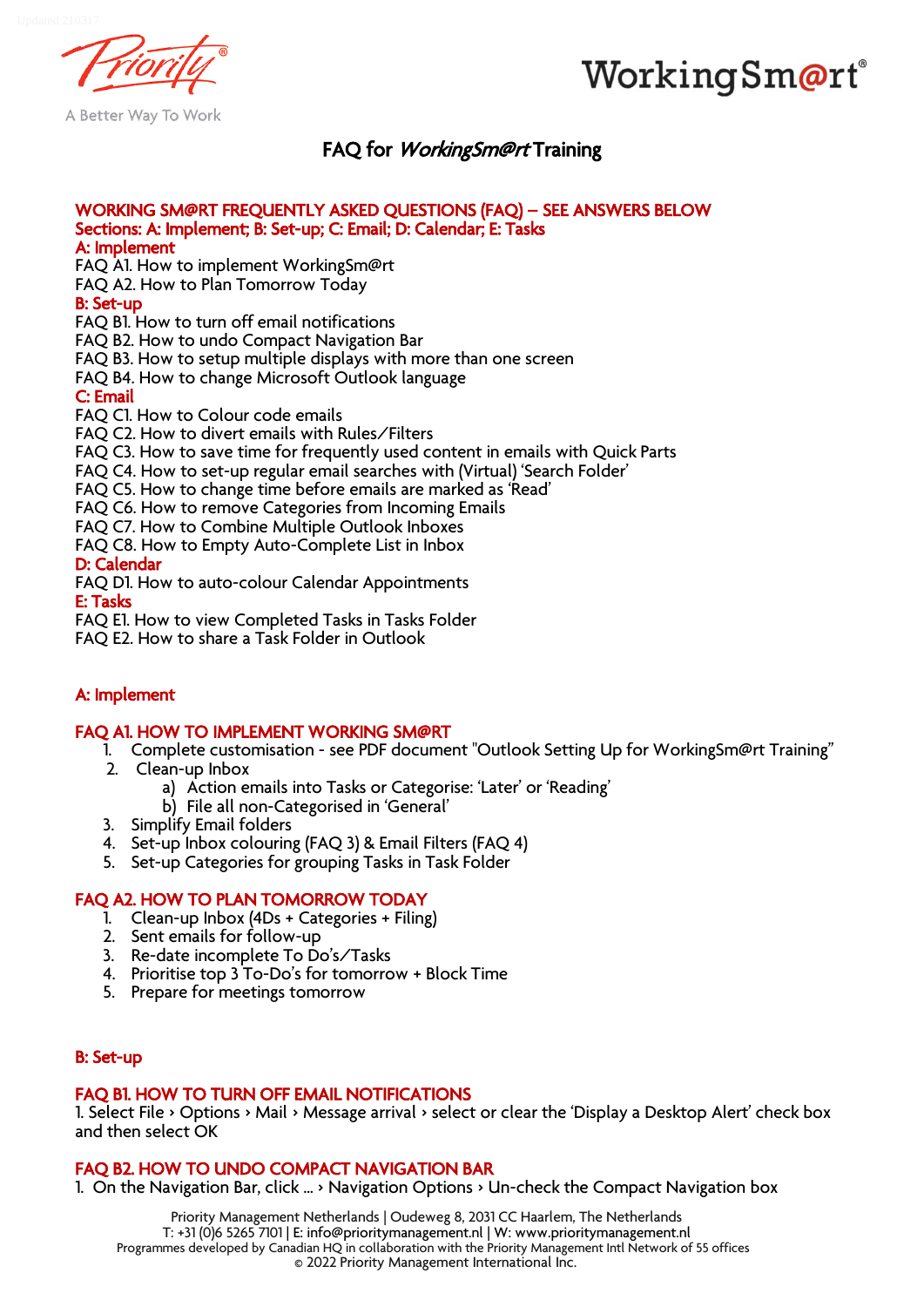## FAQ B3. HOW TO SETUP MULTIPLE DISPLAYS WITH MORE THAN ONE SCREEN

1. Windows Button > Settings > System > Display Settings > Multiple Displays > Select "Extend Desktop to this Display"

## FAQ B4. HOW TO CHANGE MICROSOFT LANGUAGE

1. Click the File > Options > Language > Under 'Choose Editing Languages', select Language

2. Under 'Choose Display and Help Languages' select Language > Click 'Set as Default' buttons

3. Click OK > Re-start all Office programmes for the changes to take effect

## C: Email

## FAQ C1. HOW TO COLOUR CODE EMAILS

1. Outlook 365: View Tab > View Settings icon > Click on the 'Conditional Formatting' button to open the 'Conditional Formatting' Window

2. Click 'Add' and enter a name for formatting rule (for example: Senior Managers are Red)

3. Click the 'Condition' button. The Filter dialog appears

4. On the 'Messages' tab, click the 'From' button, select the person's name (make sure they're in the 'From' field), and then click 'OK'

5. Click 'OK' to close the filter dialog box

6. In the 'Conditional/Automatic Formatting' dialog box, click the 'Font' button, select the font, colour and size etc and then click 'OK'

7. Click 'OK' to close the 'Conditional/Automatic Formatting' dialog box

## FAQ C2. HOW TO DIVERT EMAILS WITH RULES/FILTERS

You can use the following procedure to quickly create a "one off" rule. However, if you want to use rules that perform similar actions, use Rules and Alerts on the Tools menu instead. For example, if you receive five different newsletters and would like Outlook to automatically move those to a Reading folder, it is better create one rule that will move all five newsletters to the Reading folder.

1. Right-click an email and click 'Rule/Create Rule'. The Create Rule dialog box appears.

2. Under 'When I get email with all of the selected conditions', select which conditions you want to use. For example, select 'Subject contains'.

3. Under 'Do the following', select what you want Outlook to do. For example, select 'Move email to folder'. Then click the 'Select Folder' button and specify which folder you want Outlook to move the email to. (Click on 'Advanced Options' for more options)

4. Click 'OK'. Outlook creates the rule and asks if you want to run the rule now on messages already in the current folder.

5. Select the 'Run the rule now on messages already in the current folder' option.

6. Click 'Finish'. You have now created a rule that will automatically move any messages that meet the criteria you specified to the specified folder.5. Click OK – and the virtual Search Folder will appear in the list under 'Search Folders'

7. Right click on the new virtual search folder and select "Add to/Show in Favourite Folders" – this makes it easier to find Search Folders quickly. Note: Virtual Search Folders do not duplicate or move emails from their folders – it only uses links to the emails.

## FAQ C3. HOW TO SAVE TIME FOR FREQUENTLY USED CONTENT IN EMAILS WITH QUICK PARTS

TO SET-UP QUICK PARTS:

In an open email > highlight the text > Insert > click 'Quick Parts' icon for drop-down > select 'Save selection to Quick Part Gallery' > give it a short name (e.g. first few words or a word of 5 characters or more) > OK.

TO USE QUICK PARTS:

When typing, the Quick Part name will generate a window: "Press ENTER to Insert" > Press 'Enter' to insert the Quick Part full text.

TO EDIT/DELETE QUICK PARTS:

It appears you cannot edit Quick Parts. Instead create a new one and delete the original. To delete: In an open email > Insert > Quick Parts > Right click in any of the existing Quick Part items > select 'Organise and Delete' > Delete

CATEGORIES: Quick Parts presents them in alphabetical order. You can create Quick Parts Categories from the dialogue box to group Quick Parts.